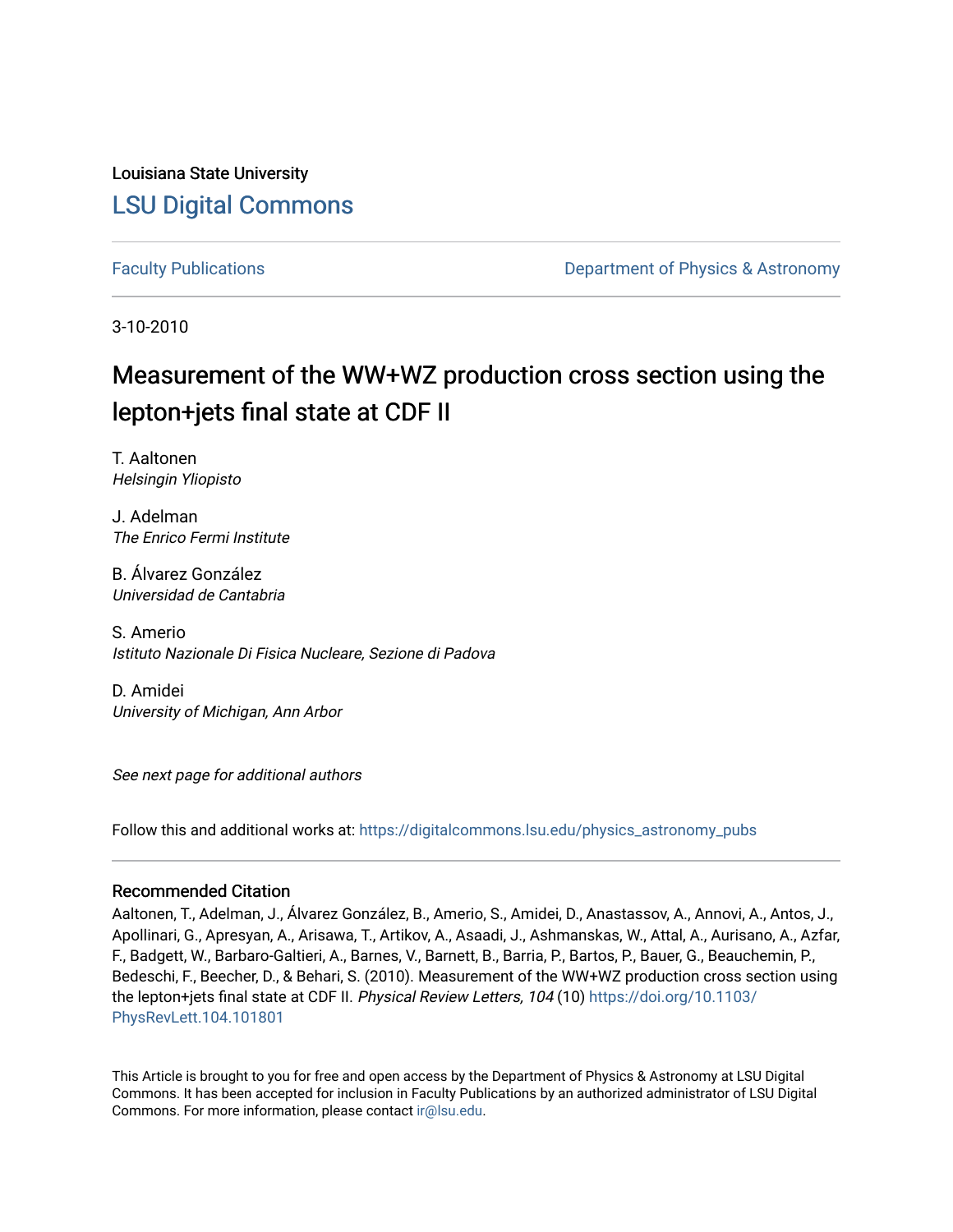### Authors

T. Aaltonen, J. Adelman, B. Álvarez González, S. Amerio, D. Amidei, A. Anastassov, A. Annovi, J. Antos, G. Apollinari, A. Apresyan, T. Arisawa, A. Artikov, J. Asaadi, W. Ashmanskas, A. Attal, A. Aurisano, F. Azfar, W. Badgett, A. Barbaro-Galtieri, V. E. Barnes, B. A. Barnett, P. Barria, P. Bartos, G. Bauer, P. H. Beauchemin, F. Bedeschi, D. Beecher, and S. Behari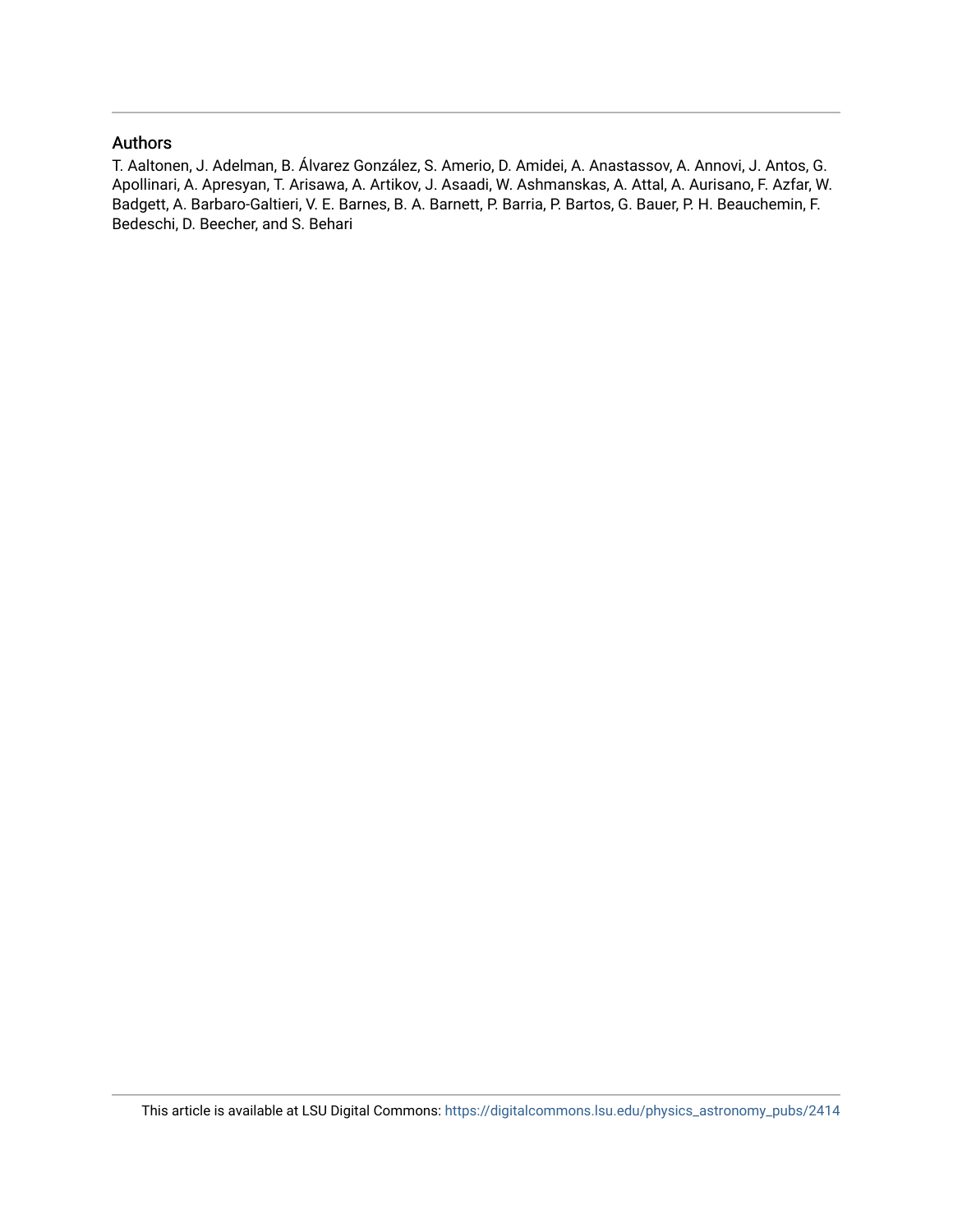

# *Measurement of the WW plus WZ Production Cross Section Using the lepton plus jets Final State at CDF II*

The MIT Faculty has made this article openly available. *[Please](https://libraries.mit.edu/forms/dspace-oa-articles.html) share* how this access benefits you. Your story matters.

| <b>Citation</b>     | CDF Collaboration et al. "Measurement of the WW+WZ Production<br>Cross Section Using the lepton+jets Final State at CDF II." Physical<br>Review Letters 104.10 (2010): 101801. © 2010 The American<br><b>Physical Society.</b> |  |
|---------------------|--------------------------------------------------------------------------------------------------------------------------------------------------------------------------------------------------------------------------------|--|
| <b>As Published</b> | http://dx.doi.org/10.1103/PhysRevLett.104.101801                                                                                                                                                                               |  |
| <b>Publisher</b>    | <b>American Physical Society</b>                                                                                                                                                                                               |  |
| <b>Version</b>      | Final published version                                                                                                                                                                                                        |  |
| <b>Citable link</b> | http://hdl.handle.net/1721.1/58836                                                                                                                                                                                             |  |
| <b>Terms of Use</b> | Article is made available in accordance with the publisher's<br>policy and may be subject to US copyright law. Please refer to the<br>publisher's site for terms of use.                                                       |  |



DSpace@MIT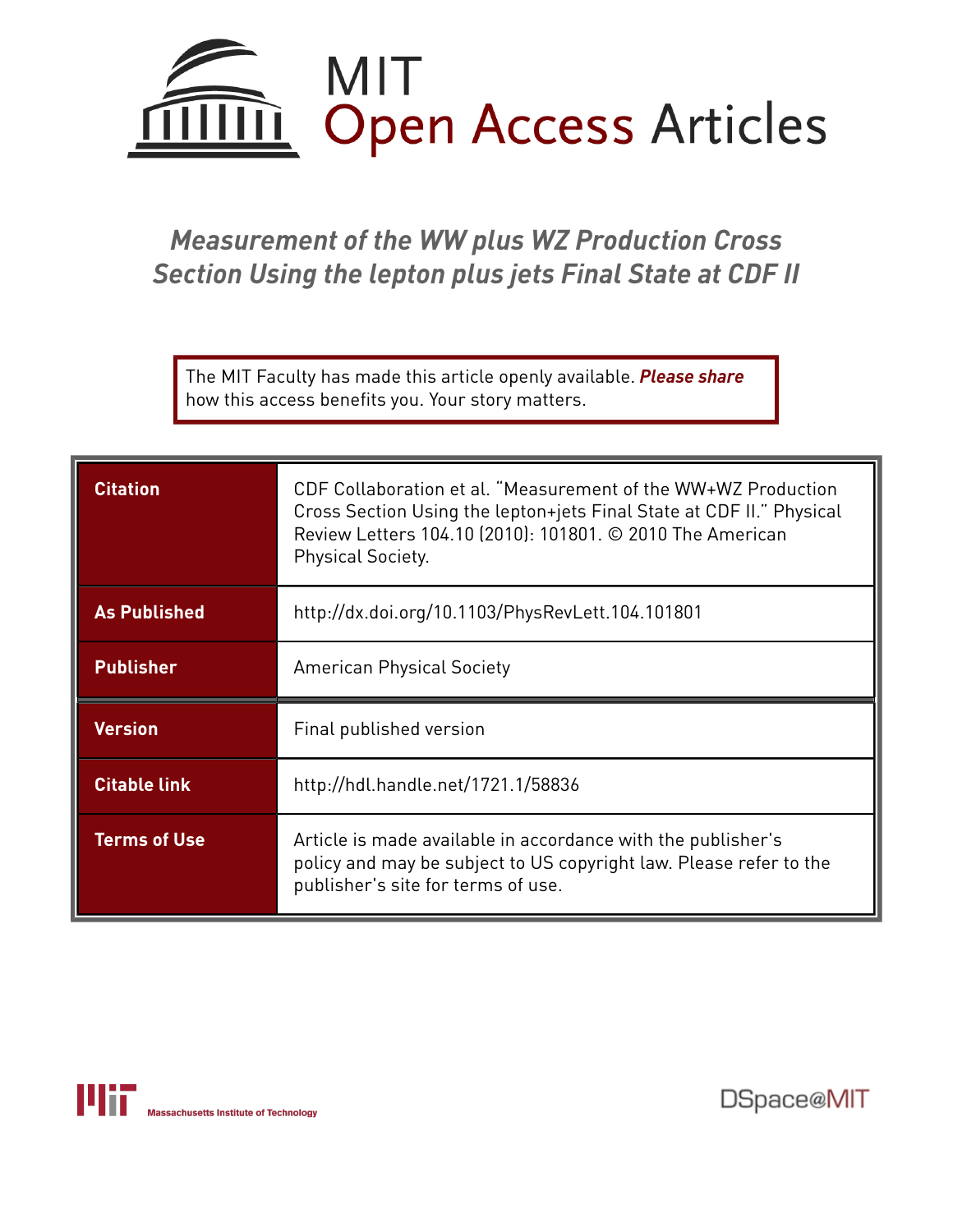## Measurement of the  $WW + WZ$  Production Cross Section Using the lepton  $+$  jets Final State at CDF II

<span id="page-3-18"></span><span id="page-3-17"></span><span id="page-3-16"></span><span id="page-3-15"></span><span id="page-3-14"></span><span id="page-3-13"></span><span id="page-3-12"></span><span id="page-3-11"></span><span id="page-3-10"></span><span id="page-3-9"></span><span id="page-3-8"></span><span id="page-3-7"></span><span id="page-3-6"></span><span id="page-3-5"></span><span id="page-3-4"></span><span id="page-3-3"></span><span id="page-3-2"></span><span id="page-3-1"></span><span id="page-3-0"></span>T. Aaltonen,<sup>24</sup> J. Adelman,<sup>14</sup> B. Álvarez González,<sup>12[,w](#page-9-0)</sup> S. Amerio,<sup>44b,44a</sup> D. Amidei,<sup>35</sup> A. Anastassov,<sup>39</sup> A. Annovi,<sup>20</sup> J. Antos,<sup>15</sup> G. Apollinari,<sup>18</sup> A. Apresyan,<sup>49</sup> T. Arisawa,<sup>58</sup> A. Artikov,<sup>16</sup> J. Asaadi,<sup>54</sup> W. Ashmanskas,<sup>18</sup> A. Attal,<sup>4</sup> A. Aurisano,<sup>54</sup> F. Azfar,<sup>43</sup> W. Badgett,<sup>18</sup> A. Barbaro-Galtieri,<sup>29</sup> V. E. Barnes,<sup>49</sup> B. A. Barnett,<sup>1</sup> P. Barria,<sup>47c,47a</sup> P. Bartos,<sup>15</sup> G. Bauer,  $33$  P.-H. Beauchemin,  $34$  F. Bedeschi,  $47a$  D. Beecher,  $31$  S. Behari,  $1$  G. Bellettini,  $47b,47a$  J. Bellinger,  $60$ D. Benjamin,<sup>17</sup> A. Beretvas,<sup>18</sup> A. Bhatti,<sup>51</sup> M. Binkley,<sup>18</sup> D. Bisello,<sup>44b,44a</sup> I. Bizjak,<sup>31,[dd](#page-9-1)</sup> R. E. Blair,<sup>2</sup> C. Blocker,<sup>7</sup> B. Blumenfeld,<sup>1</sup> A. Bocci,<sup>17</sup> A. Bodek,<sup>50</sup> V. Boisvert,<sup>50</sup> D. Bortoletto,<sup>49</sup> J. Boudreau,<sup>48</sup> A. Boveia,<sup>11</sup> B. Brau,<sup>11[,b](#page-9-2)</sup> A. Bridgeman,<sup>25</sup> L. Brigliadori,<sup>6b,6a</sup> C. Bromberg,<sup>36</sup> E. Brubaker,<sup>14</sup> J. Budagov,<sup>16</sup> H. S. Budd,<sup>50</sup> S. Budd,<sup>25</sup> K. Burkett,<sup>18</sup> G. Busetto,<sup>44b,44a</sup> P. Busse[y](#page-9-3),<sup>22</sup> A. Buzatu,<sup>34</sup> K. L. Byrum,<sup>2</sup> S. Cabrera,<sup>17,y</sup> C. Calancha,<sup>32</sup> S. Camarda,<sup>4</sup> M. Campanelli,<sup>31</sup> M. Campbell,<sup>35</sup> F. Canelli,<sup>14,18</sup> A. Canepa,<sup>46</sup> B. Carls,<sup>25</sup> D. Carlsmith,<sup>60</sup> R. Car[o](#page-9-4)si,<sup>47a</sup> S. Carrillo,<sup>19,0</sup> S. Carron,<sup>18</sup> B. Casal,<sup>12</sup> M. Casarsa,<sup>18</sup> A. Castro,<sup>6b,6a</sup> P. Catastini,<sup>47c,47a</sup> D. Cauz,<sup>55a</sup> V. Cavaliere,<sup>47c,47a</sup> M. Cavalli-Sforza,<sup>4</sup> A. Cerri,<sup>29</sup> L. Ce[r](#page-9-5)rito,  $31,r$  S. H. Chang,  $28$  Y. C. Chen, <sup>1</sup> M. Chertok, <sup>8</sup> G. Chiarelli,  $47a$  G. Chlachidze,  $18$  F. Chlebana,  $18$  K. Cho,  $28$ D. Chokheli,<sup>16</sup> J. P. Chou,<sup>23</sup> K. Chung,<sup>18[,p](#page-9-6)</sup> W. H. Chung,<sup>60</sup> Y. S. Chung,<sup>50</sup> T. Chwalek,<sup>27</sup> C. I. Ciobanu,<sup>45</sup> M. A. Ciocci,<sup>47c,47a</sup> A. Clark,<sup>21</sup> D. Clark,<sup>7</sup> G. Compostella,<sup>44a</sup> M. E. Convery,<sup>18</sup> J. Conway,<sup>8</sup> M. Corbo,<sup>45</sup> M. Cordelli,<sup>20</sup> C. A. Cox,  $8$  D. J. Cox,  $8$  F. Crescioli,  $47b,47a$  C. Cuenca Almenar,  $61$  J. Cuevas,  $12,w$  $12,w$  R. Culbertson,  $18$  J. C. Cully,  $35$ D. Dagenhart,<sup>18</sup> M. Datta,<sup>18</sup> T. Davies,<sup>22</sup> P. de Barbaro,<sup>50</sup> S. De Cecco,<sup>52a</sup> A. Deisher,<sup>29</sup> G. De Lorenzo,<sup>4</sup> M. Dell'Orso,<sup>47b,47a</sup> C. Deluca,<sup>4</sup> L. Demortier,<sup>51</sup> J. Den[g](#page-9-7),<sup>17,g</sup> M. Deninno,<sup>6a</sup> M. d'Errico,<sup>44b,44a</sup> A. Di Canto,<sup>47b,47a</sup> G. P. di Giovanni,<sup>45</sup> B. Di Ruzza,<sup>47a</sup> J. R. Dittmann,<sup>5</sup> M. D'Onofrio,<sup>4</sup> S. Donati,<sup>47b,47a</sup> P. Dong,<sup>18</sup> T. Dorigo,<sup>44a</sup> S. Dube,<sup>53</sup> K. Ebina,<sup>58</sup> A. Elagin,<sup>54</sup> R. Erbacher,<sup>8</sup> D. Errede,<sup>25</sup> S. Errede,<sup>25</sup> N. Ershaidat,<sup>45,[cc](#page-9-8)</sup> R. Eusebi,<sup>54</sup> H. C. Fang,<sup>29</sup> S. Farrington,<sup>43</sup> W. T. Fedorko,<sup>14</sup> R. G. Feild,<sup>61</sup> M. Feindt,<sup>27</sup> J. P. Fernandez,<sup>32</sup> C. Ferrazza,<sup>47d,47a</sup> R. Field,<sup>19</sup> G. Flanagan,<sup>49,[t](#page-9-9)</sup> R. Forrest,<sup>8</sup> M. J. Frank,<sup>5</sup> M. Franklin,<sup>23</sup> J. C. Freeman,<sup>18</sup> I. Furic,<sup>19</sup> M. Gallinaro,<sup>51</sup> J. Galyardt,<sup>13</sup> F. Garberson,<sup>11</sup> J. E. Garcia,<sup>21</sup> A. F. Garfinkel,<sup>49</sup> P. Garosi,<sup>47c,47a</sup> H. Gerberich,<sup>25</sup> D. Gerdes,<sup>35</sup> A. Gessler,<sup>27</sup> S. Giagu,<sup>52b,52a</sup> V. Giakoumopoulou,<sup>3</sup> P. Giannetti,<sup>47a</sup> K. Gibson,<sup>48</sup> J.L. Gimmell,<sup>50</sup> C.M. Ginsburg,<sup>18</sup> N. Giokaris,<sup>3</sup> M. Giordani,<sup>55b,55a</sup> P. Giromini,<sup>20</sup> M. Giunta,<sup>47a</sup> G. Giurgiu,<sup>1</sup> V. Glagolev,<sup>16</sup> D. Glenzinski,<sup>18</sup> M. Gold,<sup>38</sup> N. Goldschmidt,<sup>19</sup> A. Golossanov,<sup>18</sup> G. Gomez,<sup>12</sup> G. Gomez-Ceballos,<sup>33</sup> M. Goncharov,<sup>33</sup> O. González,<sup>32</sup> I. Gorelov,<sup>38</sup> A. T. Goshaw,<sup>17</sup> K. Goulianos,<sup>51</sup> A. Gresele,<sup>44b,44a</sup> S. Grinstein,<sup>4</sup> C. Grosso-Pilcher,<sup>14</sup> R. C. Group,<sup>18</sup> U. Grundler,<sup>25</sup> J. Guimaraes da Costa,<sup>23</sup> Z. Gunay-Unalan,<sup>36</sup> C. Haber,<sup>29</sup> S. R. Hahn,<sup>18</sup> E. Halkiadakis,<sup>53</sup> B.-Y. Han,<sup>50</sup> J. Y. Han,<sup>50</sup> F. Happacher,<sup>20</sup> K. Hara,<sup>56</sup> D. Hare,<sup>53</sup> M. Hare,<sup>57</sup> R. F. Harr,<sup>59</sup> M. Hartz,<sup>48</sup> K. Hatakeyama,<sup>5</sup> C. Hays,<sup>43</sup> M. Heck,<sup>27</sup> J. Heinrich,<sup>46</sup> M. Herndon,<sup>60</sup> J. Heuser,<sup>27</sup> S. Hewamanage,<sup>5</sup> D. Hidas,<sup>53</sup> C. S. Hill,<sup>11[,d](#page-9-10)</sup> D. Hirschbuehl,<sup>27</sup> A. Hocker,<sup>18</sup> S. Hou,<sup>1</sup> M. Houlden,<sup>30</sup> S.-C. Hsu,<sup>29</sup> R. E. Hughes,<sup>40</sup> M. Hurwitz,<sup>14</sup> U. Husemann,<sup>61</sup> M. Hussein,<sup>36</sup> J. Huston,<sup>36</sup> J. Incandela,<sup>11</sup> G. Introzzi,<sup>47a</sup> M. Iori,<sup>52b,52a</sup> A. Ivanov,<sup>8,[q](#page-9-11)</sup> E. James,<sup>18</sup> D. Jang,<sup>13</sup> B. Jayatilaka,<sup>17</sup> E. J. Jeon,<sup>28</sup> M. K. Jha,<sup>6a</sup> S. Jindariani,<sup>18</sup> W. Johnson,<sup>8</sup> M. Jones,<sup>49</sup> K. K. Joo,<sup>28</sup> S. Y. Jun,<sup>13</sup> J. E. Jung,<sup>28</sup> T. R. Junk,<sup>18</sup> T. Kamon,<sup>54</sup> D. Kar,<sup>19</sup> P. E. Karchin,<sup>59</sup> Y. Kato,<sup>42[,n](#page-9-12)</sup> R. Kephart,<sup>18</sup> W. Ketchum,<sup>14</sup> J. Keung,<sup>46</sup> V. Khotilovich,<sup>54</sup> B. Kilminster,<sup>18</sup> D. H. Kim,<sup>28</sup> H. S. Kim,<sup>28</sup> H. W. Kim,<sup>28</sup> J. E. Kim,<sup>28</sup> M. J. Kim,<sup>20</sup> S. B. Kim,<sup>28</sup> S. H. Kim,<sup>56</sup> Y. K. Kim,<sup>14</sup> N. Kimura,<sup>58</sup> L. Kirsch,<sup>7</sup> S. Klimenko,<sup>19</sup> K. Kondo,<sup>58</sup> D. J. Kong,<sup>28</sup> J. Konigsberg,<sup>19</sup> A. Korytov,<sup>19</sup> A. V. Kotwal,<sup>17</sup> M. Kreps,<sup>27</sup> J. Kroll,<sup>46</sup> D. Krop,<sup>14</sup> N. Krumnack,<sup>5</sup> M. Kruse,<sup>17</sup> V. Krutelyov,<sup>11</sup> T. Kuhr,<sup>27</sup> N. P. Kulkarni,<sup>59</sup> M. Kurata,<sup>56</sup> S. Kwang,<sup>14</sup> A. T. Laasanen,<sup>49</sup> S. Lami,<sup>47a</sup> S. Lammel,<sup>18</sup> M. Lancaster,<sup>31</sup> R. L. Lander,<sup>8</sup> K. Lannon,<sup>40[,v](#page-9-13)</sup> A. Lath,<sup>53</sup> G. Latino,<sup>47c,47a</sup> I. Lazzizzera,<sup>44b,44a</sup> T. LeCompte,<sup>2</sup> E. Lee,<sup>54</sup> H. S. Lee,<sup>14</sup> J. S. Lee,<sup>28</sup> S. W. Lee,<sup>54[,x](#page-9-14)</sup> S. Leone,<sup>47a</sup> J. D. Lewis,<sup>18</sup> C.-J. Lin,<sup>29</sup> J. Linacre,<sup>43</sup> M. Lindgren,<sup>18</sup> E. Lipeles,<sup>46</sup> A. Lister,<sup>21</sup> D. O. Litvintsev,<sup>18</sup> C. Liu,<sup>48</sup> T. Liu,<sup>18</sup> N. S. Lockyer,<sup>46</sup> A. Loginov,<sup>61</sup> L. Lovas,<sup>15</sup> D. Lucchesi,<sup>44b,44a</sup> J. Lueck,<sup>27</sup> P. Lujan,<sup>29</sup> P. Lukens,<sup>18</sup> G. Lungu,<sup>51</sup> J. Lys,<sup>29</sup> R. Lysak,<sup>15</sup> D. MacQueen,<sup>34</sup> R. Madrak,<sup>18</sup> K. Maeshima,<sup>18</sup> K. Makhoul,<sup>33</sup> P. Maksimovic,<sup>1</sup> S. Malde,<sup>43</sup> S. Malik,<sup>31</sup> G. Manca,<sup>30,[f](#page-9-15)</sup> A. Manousakis-Katsikakis,<sup>3</sup> F. Margaroli,<sup>49</sup> C. Marino,<sup>27</sup> C. P. Marino,<sup>25</sup> A. Martin,<sup>61</sup> V. Martin,<sup>22,1</sup> M. Martínez,<sup>4</sup> R. Martínez-Ballarín,<sup>32</sup> P. Mastrandrea,<sup>52a</sup> M. Mathis,<sup>1</sup> M. E. Mattson,<sup>59</sup> P. Mazzanti,<sup>6a</sup> K. S. McFarland,<sup>50</sup> P. McIntyre,<sup>54</sup> R. McNulty,<sup>30,[k](#page-9-17)</sup> A. Mehta,<sup>30</sup> P. Mehtala,<sup>24</sup> A. Menzione,<sup>47a</sup> C. Mesropian,<sup>51</sup> T. Miao,<sup>18</sup> D. Mietlicki,<sup>35</sup> N. Miladinovic,<sup>7</sup> R. Miller,<sup>36</sup> C. Mills,<sup>23</sup> M. Milnik,<sup>27</sup> A. Mitra,<sup>1</sup> G. Mitselmakher,<sup>19</sup> H. Miyake,<sup>56</sup> S. M[o](#page-9-4)ed,<sup>23</sup> N. Moggi,<sup>6a</sup> M. N. Mondragon,<sup>18,0</sup> C. S. Moon,<sup>28</sup> R. Moore,<sup>18</sup> M. J. Morello,<sup>47a</sup> J. Morlock,<sup>27</sup> P. Movilla Fernandez,<sup>18</sup> J. Mülmenstädt,<sup>29</sup> A. Mukherjee,<sup>18</sup> Th. Muller,<sup>27</sup> P. Murat,<sup>18</sup> M. Mussini,<sup>6b,6a</sup> J. Nachtman,<sup>18[,p](#page-9-6)</sup> Y. Nagai,<sup>56</sup> J. Naganoma,<sup>56</sup> K. Nakamura,<sup>56</sup> I. Nakano,<sup>41</sup> A. Napier,<sup>57</sup> J. Nett,<sup>60</sup> C. Neu,<sup>46[,aa](#page-9-18)</sup> M. S. Neubauer,<sup>25</sup> S. Neubauer,<sup>27</sup> J. Nielsen,<sup>29,[h](#page-9-19)</sup> L. Nodulman,<sup>2</sup> M. Norman,<sup>10</sup> O. Norniella,<sup>25</sup> E. Nurse,<sup>31</sup>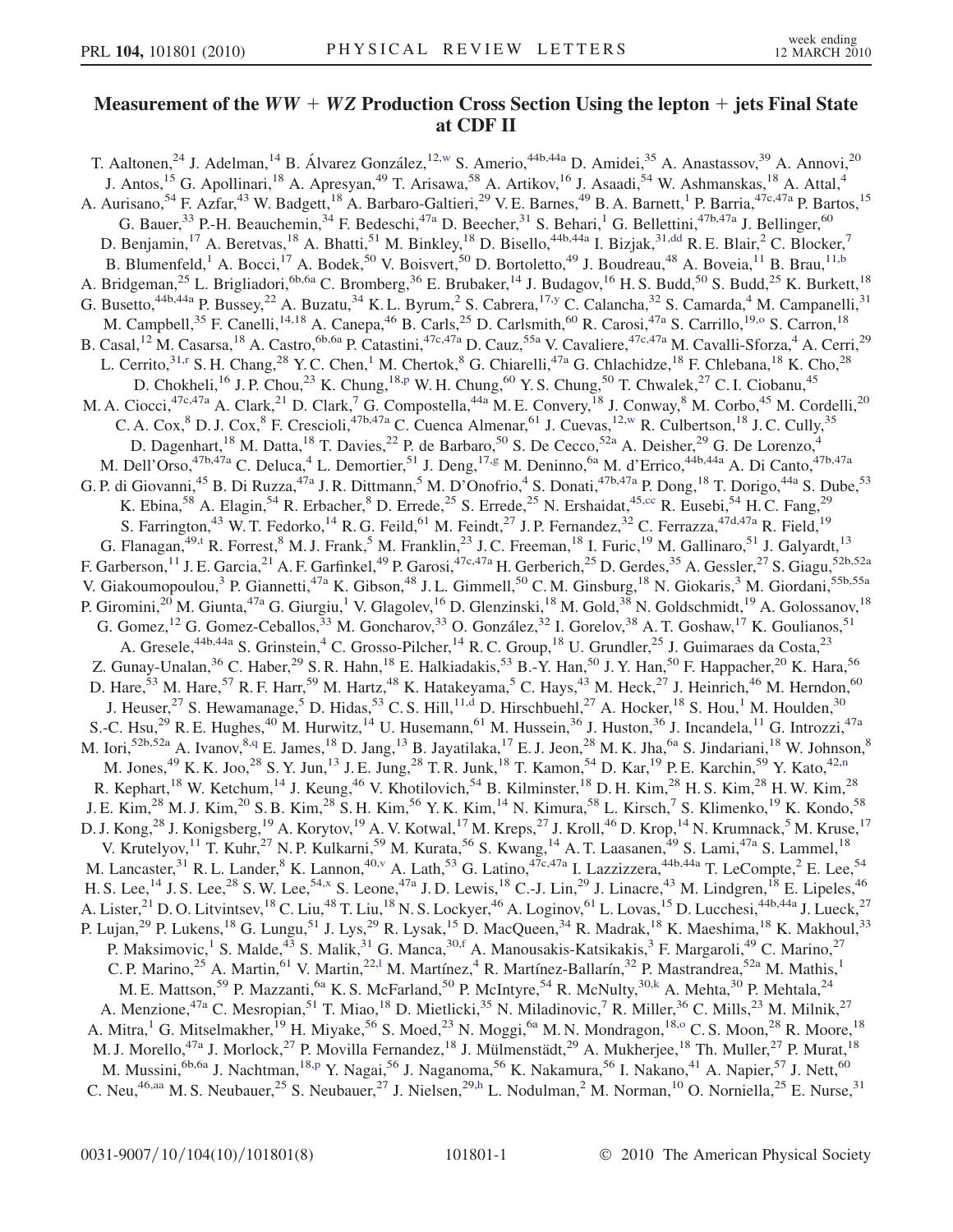<span id="page-4-7"></span><span id="page-4-4"></span><span id="page-4-0"></span>L. Oakes,<sup>43</sup> S. H. Oh,<sup>17</sup> Y. D. Oh,<sup>28</sup> I. Oksuzian,<sup>19</sup> T. Okusawa,<sup>42</sup> R. Orava,<sup>24</sup> K. Osterberg,<sup>24</sup> S. Pagan Griso,<sup>44b,44a</sup> C. Pagliarone,<sup>55a</sup> E. Palencia,<sup>18</sup> V. Papadimitriou,<sup>18</sup> A. Papaikonomou,<sup>27</sup> A. A. Paramanov,<sup>2</sup> B. Parks,<sup>40</sup> S. Pashapour,<sup>34</sup> J. Patrick,<sup>18</sup> G. Pauletta,<sup>55b,55a</sup> M. Paulini,<sup>13</sup> C. Paus,<sup>33</sup> T. Peiffer,<sup>27</sup> D. E. Pellett,<sup>8</sup> A. Penzo,<sup>55a</sup> T. J. Phillips,<sup>17</sup> G. Piacentino, <sup>47a</sup> E. Pianori, <sup>46</sup> L. Pinera, <sup>19</sup> K. Pitts, <sup>25</sup> C. Plager, <sup>9</sup> L. Pondrom, <sup>60</sup> K. Potamianos, <sup>49</sup> O. Poukhov, <sup>16[,a](#page-9-20)</sup> F. Prokoshin, <sup>16,[z](#page-9-21)</sup> A. Pronko, <sup>18</sup> F. Ptohos, <sup>18[,j](#page-9-22)</sup> E. Pueschel, <sup>13</sup> G. Punzi, <sup>47b, 47a</sup> J. Pursley, <sup>60</sup> J. Ra[d](#page-9-10)emacker, <sup>43,d</sup> A. Rahaman, <sup>48</sup> V. Ramakrishnan,<sup>60</sup> N. Ranjan,<sup>49</sup> I. Redondo,<sup>32</sup> P. Renton,<sup>43</sup> M. Renz,<sup>27</sup> M. Rescigno,<sup>52a</sup> S. Richter,<sup>27</sup> F. Rimondi,<sup>6b,6a</sup> L. Ristori,<sup>47a</sup> A. Robson,<sup>22</sup> T. Rodrigo,<sup>12</sup> T. Rodriguez,<sup>46</sup> E. Rogers,<sup>25</sup> S. Rolli,<sup>57</sup> R. Roser,<sup>18</sup> M. Rossi,<sup>55a</sup> R. Rossin,<sup>11</sup> P. Roy,<sup>34</sup> A. Ruiz,<sup>12</sup> J. Russ,<sup>13</sup> V. Rusu,<sup>18</sup> B. Rutherford,<sup>18</sup> H. Saarikko,<sup>24</sup> A. Safonov,<sup>54</sup> W. K. Sakumoto,<sup>50</sup> L. Santi,<sup>55b,55a</sup> L. Sartori,<sup>47a</sup> K. Sato,<sup>56</sup> A. Savoy-Navarro,<sup>45</sup> P. Schlabach,<sup>18</sup> A. Schmidt,<sup>27</sup> E. E. Schmidt,<sup>18</sup> M. A. Schmidt,<sup>14</sup> M. P. Schmidt,<sup>61,[a](#page-9-20)</sup> M. Schmitt,<sup>39</sup> T. Schwarz,<sup>8</sup> L. Scodellaro,<sup>12</sup> A. Scribano,<sup>47c,47a</sup> F. Scuri,<sup>47a</sup> A. Sedov,<sup>49</sup> S. Seidel,<sup>38</sup> Y. Seiya,<sup>42</sup> A. Semenov,<sup>16</sup> L. Sexton-Kennedy,<sup>18</sup> F. Sforza,<sup>47b,47a</sup> A. Sfyrla,<sup>25</sup> S. Z. Shalhout,<sup>59</sup> T. Shears,<sup>30</sup> P. F. Shepard,<sup>48</sup> M. Shimojima,<s[u](#page-9-23)p>56,u</sup> S. Shiraishi,<sup>14</sup> M. Shochet,<sup>14</sup> Y. Shon,<sup>60</sup> I. Shreyber,<sup>37</sup> A. Simonenko,<sup>16</sup> P. Sinervo,<sup>34</sup> A. Sisakyan,<sup>16</sup> A. J. Slaughter,<sup>18</sup> J. Slaunwhite,<sup>40</sup> K. Sliwa,<sup>57</sup> J. R. Smith,<sup>8</sup> F. D. Snider,<sup>18</sup> R. Snihur,<sup>34</sup> A. Soha,<sup>18</sup> S. Somalwar,<sup>53</sup> V. Sorin,<sup>4</sup> P. Squillacioti,<sup>47c,47a</sup> M. Stanitzki,<sup>61</sup> R. St. Denis,<sup>22</sup> B. Stelzer,<sup>34</sup> O. Stelzer-Chilton,<sup>34</sup> D. Stentz,<sup>39</sup> J. Strologas,<sup>38</sup> G. L. Strycker,<sup>35</sup> J. S. Suh,<sup>28</sup> A. Sukhanov,<sup>19</sup> I. Suslov,<sup>16</sup> A. Taffard,<sup>25[,g](#page-9-7)</sup> R. Takashima,<sup>41</sup> Y. Takeuchi,<sup>56</sup> R. Tanaka,<sup>41</sup> J. Tang,<sup>14</sup> M. Tecchio,<sup>35</sup> P.K. Teng,<sup>1</sup> J. Thom,<sup>18[,i](#page-9-24)</sup> J. Thome,<sup>13</sup> G.A. Thompson,<sup>25</sup> E. Thomson,<sup>46</sup> P. Tipton,<sup>61</sup> P. Ttito-Guzmán,<sup>32</sup> S. Tkaczyk,<sup>18</sup> D. Toback,<sup>54</sup> S. Tokar,<sup>15</sup> K. Tollefson,<sup>36</sup> T. Tomura,<sup>56</sup> D. Tonelli,<sup>18</sup> S. Torre,<sup>20</sup> D. Torretta,<sup>18</sup> P. Totaro,<sup>55b,55a</sup> S. Tourneur,<sup>45</sup> M. Trovato,<sup>47d,47a</sup> S.-Y. Tsai,<sup>1</sup> Y. Tu,<sup>46</sup> N. Turini,<sup>47c,47a</sup> F. Ukegawa,<sup>56</sup> S. Uozumi,<sup>28</sup> N. van Remortel,<sup>24,[c](#page-9-25)</sup> A. Varganov,<sup>35</sup> E. Vataga,<sup>47a,47d</sup> F. Vázquez,<sup>19[,o](#page-9-4)</sup> G. Velev,<sup>18</sup> C. Vellidis,<sup>3</sup> M. Vidal,<sup>32</sup> I. Vila,<sup>12</sup> R. Vilar,<sup>12</sup> M. Vogel,<sup>38</sup> I. Volobouev,<sup>29[,x](#page-9-14)</sup> G. Volpi,<sup>47b,47a</sup> P. Wagner,<sup>46</sup> R. G. Wagner,<sup>2</sup> R. L. Wagner,<sup>18</sup> W. Wagner,<sup>27[,bb](#page-9-26)</sup> J. Wagner-Kuhr,<sup>27</sup> T. Wakisaka,<sup>42</sup> R. Wallny,<sup>9</sup> S. M. Wang,<sup>1</sup> A. Warburton,<sup>34</sup> D. Waters,<sup>31</sup> M. Weinberger,<sup>54</sup> J. Weinelt,<sup>27</sup> W. C. Wester III,<sup>18</sup> B. Whitehouse,<sup>57</sup> D. Whiteson,<sup>46[,g](#page-9-7)</sup> A. B. Wicklund,<sup>2</sup> E. Wicklund,<sup>18</sup> S. Wilbur, <sup>14</sup> G. Williams, <sup>34</sup> H. H. Williams, <sup>46</sup> P. Wilson, <sup>18</sup> B. L. Winer, <sup>40</sup> P. Wittich, <sup>18[,i](#page-9-24)</sup> S. Wolbers, <sup>18</sup> C. Wolfe, <sup>14</sup> H. Wolfe, <sup>40</sup> T. Wright, <sup>35</sup> X. Wu,<sup>21</sup> F. Würthwein, <sup>10</sup> A. Yagil, <sup>10</sup> K. Yamamoto, <sup>42</sup> J. Yamaoka, <sup>17</sup> U. K. Yang, <sup>14[,s](#page-9-27)</sup> Y. C. Yang, <sup>28</sup> W. M. Yao,<sup>29</sup> G. P. Yeh,<sup>18</sup> K. Yi,<sup>18[,p](#page-9-6)</sup> J. Yoh,<sup>18</sup> K. Yorita,<sup>58</sup> T. Yoshida,<sup>42[,m](#page-9-28)</sup> G. B. Yu,<sup>17</sup> I. Yu,<sup>28</sup> S. S. Yu,<sup>18</sup> J. C. Yun,<sup>18</sup> A. Zanetti,<sup>55a</sup> Y. Zeng,<sup>17</sup> X. Zhang,<sup>25</sup> Y. Zheng,<sup>9[,e](#page-9-29)</sup> and S. Zucchelli<sup>6b,6a</sup>

(CDF Collaboration)

<span id="page-4-8"></span><span id="page-4-1"></span><sup>1</sup>Institute of Physics, Academia Sinica, Taipei, Taiwan 11529, People's Republic of China

 $A$ rgonne National Laboratory, Argonne, Illinois 60439, USA<br> $3$ University of Athens, 157 71 Athens, Greece

<span id="page-4-6"></span><span id="page-4-5"></span><span id="page-4-3"></span><span id="page-4-2"></span><sup>3</sup>University of Athens, 157 71 Athens, Greece<sup>3</sup> Theories *Lyniversity* of Athens, 157 71 Athens, Greece<sup>4</sup>

Institut de Fisica d'Altes Energies, Universitat Autonoma de Barcelona, E-08193, Bellaterra (Barcelona), Spain<br><sup>5</sup> Baylar University Wase Texas 76708, USA

 $^{5}$ Baylor University, Waco, Texas 76798, USA<br><sup>6a</sup>Istituto Nazionale di Fisica Nucleare Bologna, I-40127 Bologna, Italy <sup>6b</sup>University of Bologna, I-40127 Bologna, Italy

 ${}^{7}$ Brandeis University, Waltham, Massachusetts 02254, USA  ${}^{8}$ University of California, Davis, Davis, California 95616, USA

<sup>8</sup>University of California, Davis, Davis, California 95616, USA<br><sup>9</sup>University of California, Los Angeles, Los Angeles, California 90024, USA

 $^{10}$ University of California, San Diego, La Jolla, California 92093, USA<br>  $^{11}$ University of California, Santa Barbara, Santa Barbara, California 93106, USA<br>  $^{12}$ Institute de Eisica de Cantabria, CSIC-University of C

FIN-00014, Helsinki, Finland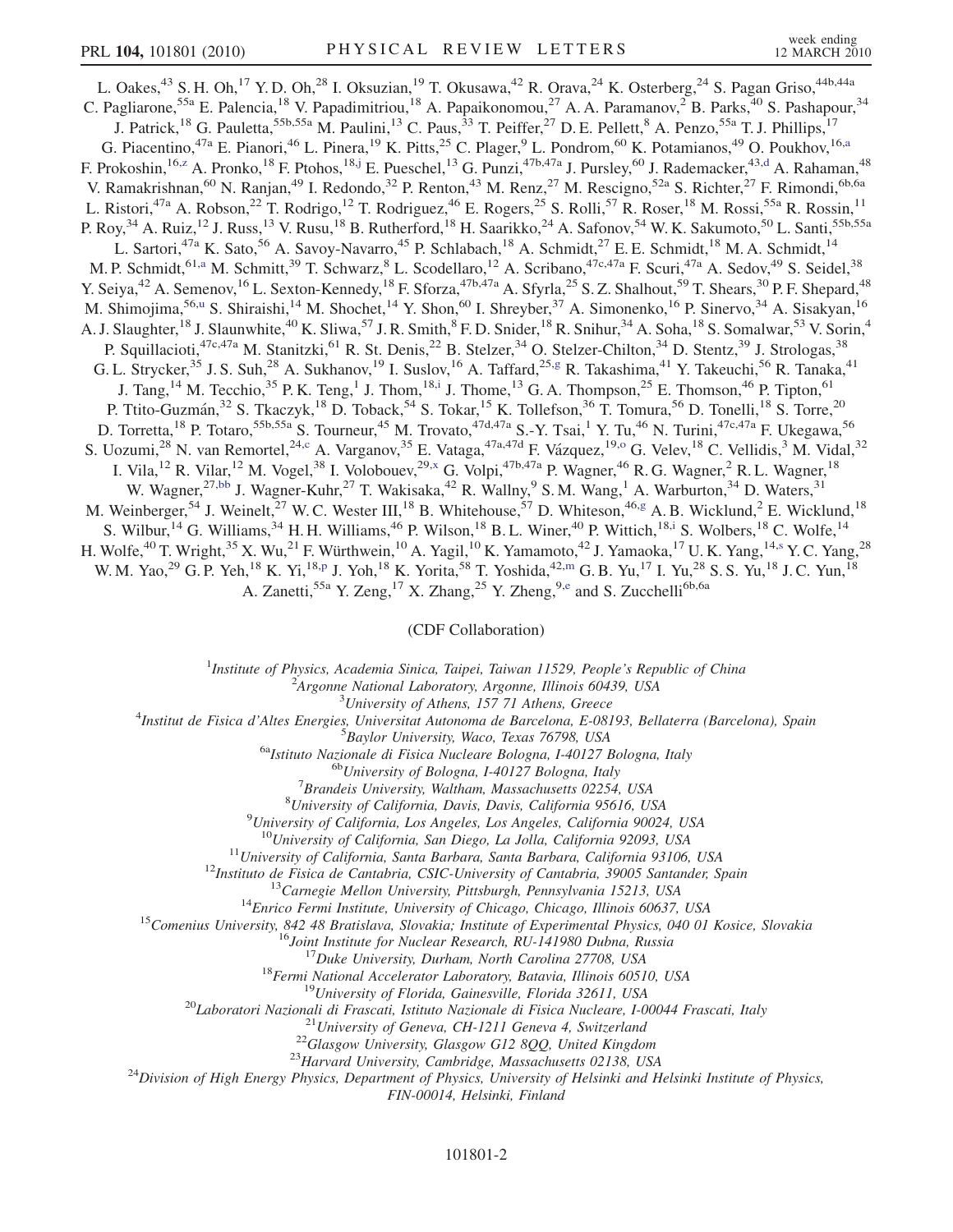<sup>25</sup>University of Illinois, Urbana, Illinois 61801, USA<br><sup>1</sup>The Johns Hopkins University, Baltimore, Maryland 21218, USA <sup>27</sup>Institut für Experimentelle Kernphysik, Karlsruhe Institute of Technology, D-76131 Karlsruhe, Germany<br><sup>28</sup>Center for High Energy Physics: Kyungpook National University, Daegu 702-701, Korea; Seoul National University, Seoul 151-742, Korea; Sungkyunkwan University, Suwon 440-746, Korea; Korea Institute of Science and Technology Information, Daejeon 305-806, Korea; Chonnam National University, Gwangju 500-757, Korea; Chonbuk National University, Jeonju 561-756, Korea<br><sup>29</sup>Ernest Orlando Lawrence Berkeley National Laboratory, Berkeley, California 94720, USA<br><sup>30</sup>University of Liverpool, Liverpool L69 7ZE, United Kingdom<br><sup>31</sup>University Col Simon Fraser University, Burnaby, British Columbia, Canada V5A 1S6; University of Toronto, Toronto, Ontario, Canada M5S 1A7; and TRIUMF, Vancouver, British Columbia, Canada V6T 2A3 <sup>35</sup> University of Michigan, Ann Arbor, Michigan 48109, USA<br><sup>36</sup> Michigan State University, East Lansing, Michigan 48824, USA<br><sup>37</sup> Institution for Theoretical and Experimental Physics, ITEP, Moscow 117259, Russia<br><sup>38</sup> Uni <sup>43</sup>University of Oxford, Oxford OX1 3RH, United Kingdom<br><sup>44a</sup>Istituto Nazionale di Fisica Nucleare, Sezione di Padova-Trento, I-35131 Padova, Italy<br><sup>44b</sup>University of Padova, I-35131 Padova, Italy<br><sup>45</sup>LPNHE, Universite P <sup>47a</sup>Istituto Nazionale di Fisica Nucleare Pisa, I-56127 Pisa, Italy<br><sup>47b</sup>University of Pisa, I-56127 Pisa, Italy<br><sup>47c</sup>University of Siena, I-56127 Pisa, Italy<br><sup>47d</sup>Scuola Normale Superiore, I-56127 Pisa, Italy<br><sup>48</sup>Univer <sup>49</sup>Purdue University, West Lafayette, Indiana 47907, USA<br><sup>50</sup>University of Rochester, Rochester, New York 14627, USA<br><sup>51</sup>The Rockefeller University, New York, New York 10021, USA<br><sup>52</sup>Alstituto Nazionale di Fisica Nuclear  $^{60}$ University of Wisconsin, Madison, Wisconsin 53706, USA<br> $^{61}$ Yale University, New Haven, Connecticut 06520, USA (Received 24 November 2009; published 10 March 2010)

We report two complementary measurements of the  $WW + WZ$  cross section in the final state consisting of an electron or muon, missing transverse energy, and jets, performed using  $p\bar{p}$  collision data at  $\sqrt{s}$  = 1.96 TeV collected by the CDF II detector. The first method uses the dijet invariant mass distribution while the second more sensitive method uses matrix-element calculations. The result from the second method has a signal significance of 5.4 $\sigma$  and is the first observation of WW + WZ production using this signature. Combining the results gives  $\sigma_{WW+WZ} = 16.0 \pm 3.3$  pb, in agreement with the standard model prediction.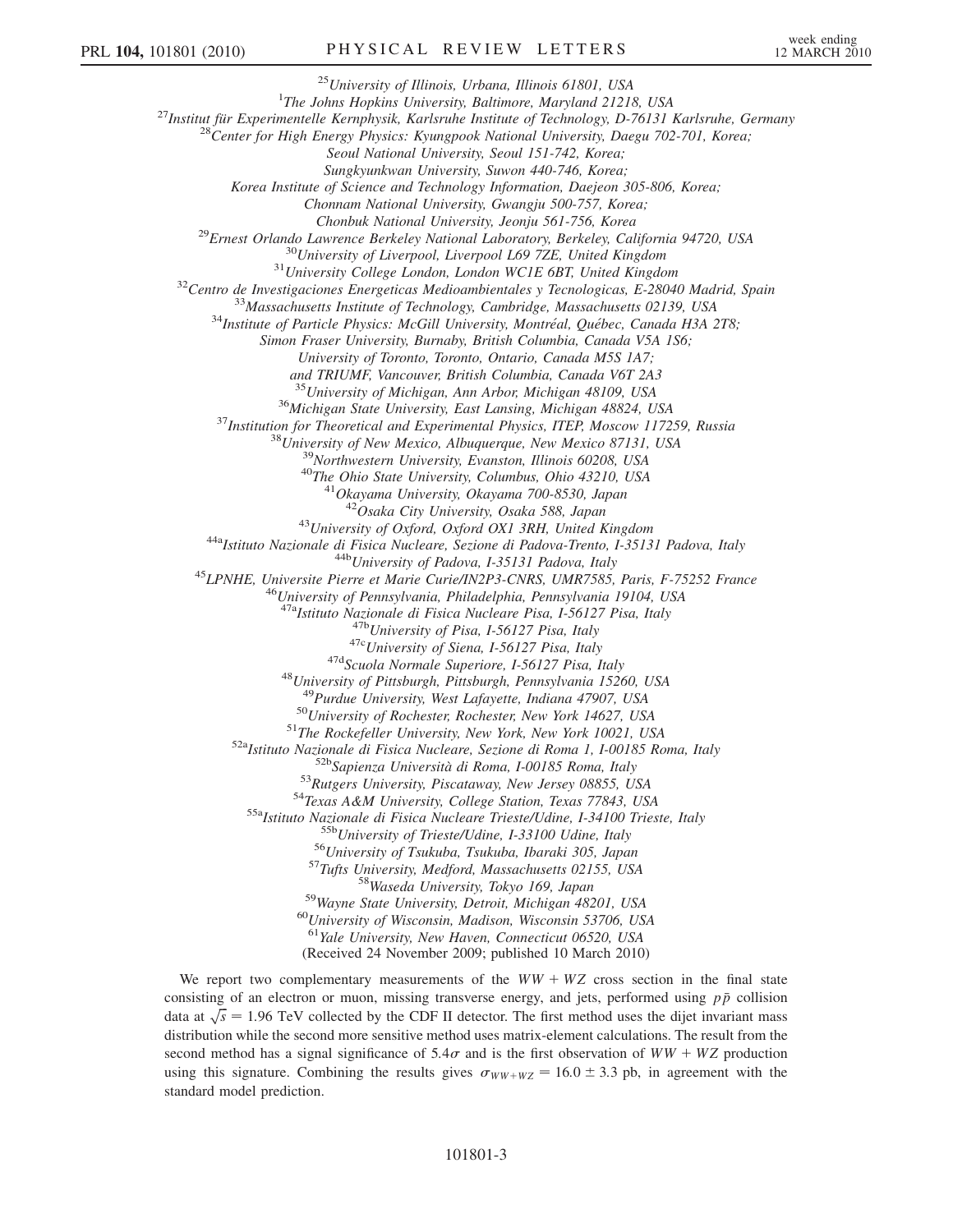Measurements involving heavy vector boson pairs (WW, WZ, and ZZ) are important tests of the electroweak sector of the standard model. Deviations of the production cross section from predictions could arise from anomalous triple gauge boson interactions [\[1\]](#page-9-30) or from new resonances decaying to vector bosons. Furthermore, the topology of diboson events is similar to that of events in which a Higgs boson is produced in association with a W or a Z, allowing diboson measurements to provide an important step towards future measurements of Higgs boson production.

Diboson production has been observed at the Tevatron in channels in which both bosons decay leptonically [[2](#page-9-31),[3\]](#page-9-32). Extraction of the diboson signal in hadronic channels is more challenging because of significantly larger backgrounds. In addition, due to limited detector resolution, it is difficult to distinguish hadronically decaying W bosons from Z bosons. We report on two measurements of the cross section,  $\sigma(p\bar{p} \rightarrow WW + WZ)$ , with the CDF II detector [[4\]](#page-9-33) that use different techniques applied to the leptonic decay of one W and the hadronic decay of the associated W or Z (WW/WZ  $\rightarrow \ell \nu qq$ , where  $\ell$  represents a high- $p_T$  electron or muon). Our result represents the first observation of this signal in the lepton  $+$  jets channel. Evidence has previously been reported by the D0 Collaboration [[5](#page-9-34)], and the CDF Collaboration set a limit on its cross section times branching ratio [[6\]](#page-9-35). In addition, the CDF Collaboration has reported observation of  $WW +$  $WZ + ZZ$  in a different hadronic channel with large missing transverse energy and jets [\[7\]](#page-9-36).

The first method uses the invariant mass of the two-jet system  $(M_{ij})$  to extract a signal peak from data corresponding to 3.9 fb<sup>-1</sup> of  $p\bar{p}$  collisions at  $\sqrt{s}$  = 1.96 TeV. The second method takes advantage of more kinematic information in the event by constructing a discriminant based on calculations of the differential cross sections of the signal and background processes. This so-called matrix-element (ME) method has been employed in a search for a lowmass Higgs produced in association with a W boson [\[8\]](#page-9-37) and in a measurement of single top production [\[9](#page-9-38)]. It is expected to achieve greater discriminating power and here uses data corresponding to an integrated luminosity of  $2.7 \text{ fb}^{-1}$ .

Data samples common to both analyses use trigger selections requiring a central electron (muon) with  $E_T$  ( $p_T$ ) > 18 GeV. The ME method utilizes an additional sample derived from a trigger requiring two jets and large missing transverse energy  $(\not\hspace{-.15cm}E_T)$  [[10](#page-9-39)].

Off-line we select events with electron (muon) candidates with  $E_T(p_T) > 20$  GeV, and with  $E_T$ , jet, and other kinematic requirements chosen differently for the two methods. Jets are clustered using a fixed-cone algorithm with radius  $\Delta R = \sqrt{(\Delta \eta)^2 + (\Delta \phi)^2} = 0.4$  and their energies are corrected for detector effects [[11](#page-10-0)]. Cosmic ray

DOI: [10.1103/PhysRevLett.104.101801](http://dx.doi.org/10.1103/PhysRevLett.104.101801) PACS numbers: 14.70.Fm, 12.15.Ji, 14.70.Hp, 14.80.Bn

and photon conversion candidates are identified and removed.

Further event selection requirements are made to reduce backgrounds and the sensitivity to systematic uncertainties. In the  $M_{ij}$  method, we require events to have  $E_T >$ 25 GeV, at least two jets with  $E_T > 15$  GeV and  $|\eta| < 2.4$ , and the dijet vector boson candidate to have  $p_T$ 40 GeV/c. As a result of these selection criteria, the  $M_{ij}$ distribution for background is smoothly falling in the region where the signal is expected to peak. The invariant mass of the dijet vector boson candidate,  $M_{ij}$ , is evaluated from the two most energetic jets. Additional requirements are made to reduce backgrounds and improve the Monte Carlo modeling of event kinematics: the transverse mass of the lepton and  $\not{\!\mathit{E}}_T$  system  $[M_T(W)[10]]$  $[M_T(W)[10]]$  $[M_T(W)[10]]$  must be greater than 30 GeV/ $c^2$ , and the two most energetic jets must be separated by  $|\Delta \eta|$  < 2.5.

In the ME method, we require events to have  $E \geq$ 20 GeV and exactly two jets with  $E_T > 25$  GeV and  $|\eta|$  < 2:0. Additional selection criteria to reduce backgrounds and achieve good modeling of the quantities used in the matrix-element calculation include the rejection of events with either an additional jet of  $E_T > 12$  GeV or a second high- $p_T$  charged lepton. The latter reduces  $Z + \text{jets}, t\bar{t}$ , and leptonic diboson backgrounds. For events with an electron candidate, there is a significant background from production of multiple jets (multijet in the following) by quantum chromodynamical (QCD) processes, where the electron is faked by a hadronic jet. The ME method deals with this background by applying stringent selection criteria, while the  $M_{ij}$  method assigns a systematic uncertainty to the background shape. The reduction of the multijet QCD background in the ME analysis is achieved by raising the  $\n *E*<sub>T</sub>$  cut to 40 GeV, requiring  $M_T(W) > 70$  GeV/ $c^2$ , and imposing additional cuts on the angles between the jets, the lepton, and the  $E_T$  [\[12\]](#page-10-1). There is a less stringent requirement of  $M_T(W) > 10$  GeV/ $c^2$  imposed on muon events to reduce the QCD background in that channel.

After these selections for both methods, the dominant background to the diboson signal is a W boson produced with accompanying jets  $(W + \text{jets})$ , where the W decays leptonically. Smaller but non-negligible backgrounds come from QCD multijet (where one jet mimics a lepton signature),  $Z + \text{jets}, t\bar{t}$ , and single top production. QCD multijet events are modeled using data with loosened lepton selection criteria. Signal and other background processes are modeled using event generators and a GEANT-based CDF II detector simulation. The diboson signals and the  $t\bar{t}$  and single top backgrounds are simulated using the PYTHIA event generator [[13](#page-10-2)]. The  $W + \text{jets}$  and  $Z + \text{jets}$  backgrounds are simulated using the tree-level event generator ALPGEN [[14](#page-10-3)], with an interface to PYTHIA providing parton showering and hadronization.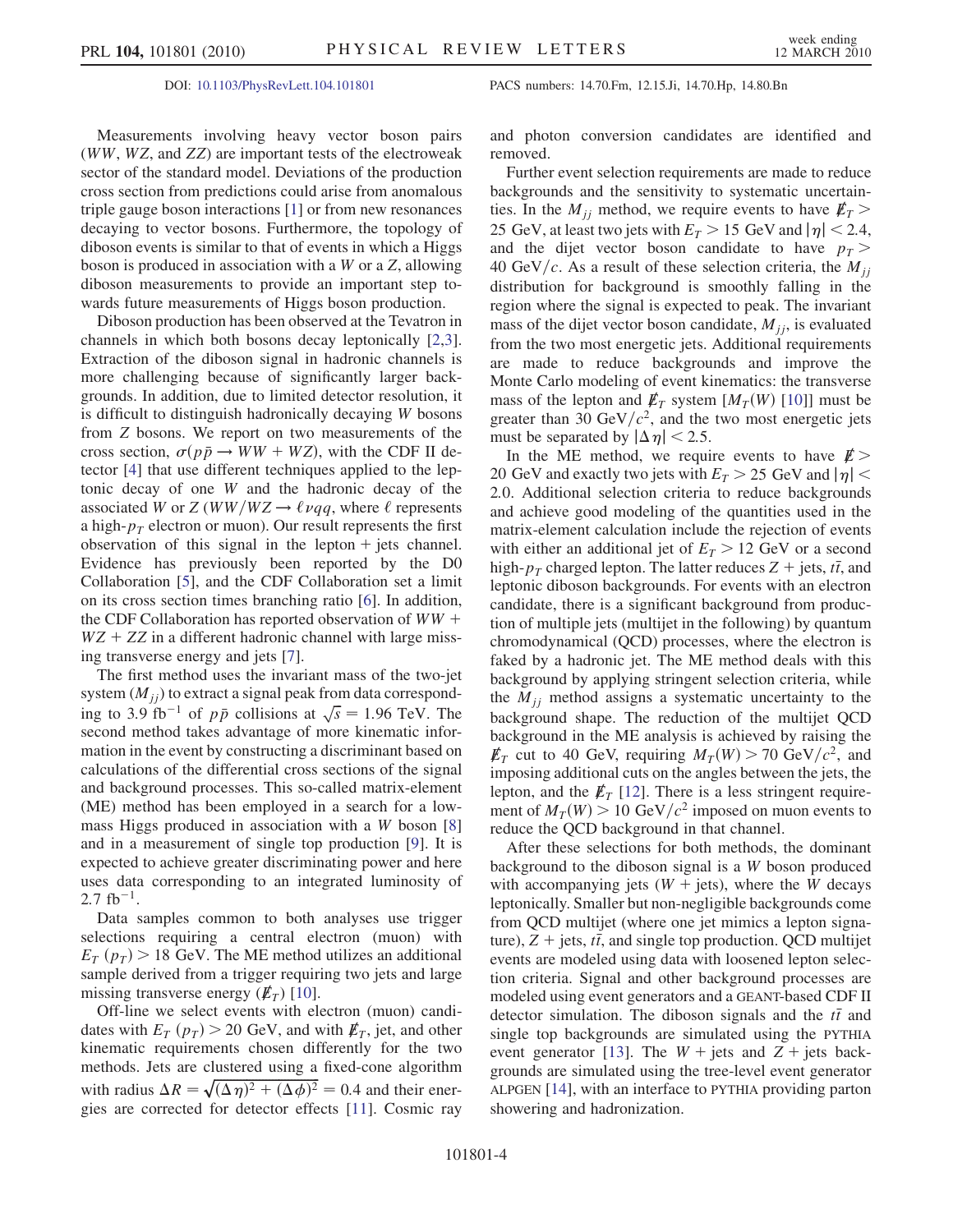The normalization of the  $Z +$  jets background is based on the measured cross section while for  $t\bar{t}$  and single top backgrounds the next-to-leading order predicted cross sec-tion is used [\[15\]](#page-10-4). The efficiencies for the  $Z + \text{jets}, t\bar{t}$ , and single top backgrounds are estimated from simulation. The normalization of the QCD background is estimated by fitting the  $\not{\!\not\!E}_T$  spectrum in data to the sum of all contributing processes, where the QCD and  $W +$  jets normalizations float in the fit. In the final signal extractions from both methods, the multijet QCD background is Gaussian constrained to the result of this  $\not\!\!\!E_T$  fit and the  $W$  + jets background is left unconstrained.

We now describe the methodology and results from each technique. In the  $M_{jj}$  method we extract the signal fraction from the data by performing a  $\chi^2$  fit to the dijet invariant mass spectrum separately for electron and muon events. Templates of  $M_{ij}$  distributions are constructed with the multijet QCD background, the signal  $WW + WZ$  processes, and the sum of the electroweak backgrounds  $(Z +$ jets,  $W$  + jets, and  $t\bar{t}$  production).

Figure [1](#page-7-0) shows the fit results superimposed on data after the electron and muon samples are combined. Also shown is the data  $M_{ij}$  distribution after having subtracted the estimated background, superimposed on the signal model normalized to the fit result. Combining the two  $\chi^2$  fit results we get a total of  $1079 \pm 232 \text{(stat)} \pm 86 \text{(syst)}$  $WW/WZ \rightarrow \ell \nu jj$  events, of which about 60% are muon events and 40% are electron events. The observed significance is  $4.6\sigma$  where  $4.9\sigma$  is expected. The resultant  $WW + WZ$  production cross section measurement is

<span id="page-7-0"></span>

FIG. 1 (color online). Dijet invariant mass distribution of reconstructed  $W/Z \rightarrow i j$  candidates compared to the fitted signal and background components (a), and for the corresponding background subtracted distribution (b).

 $\sigma_{WW+WZ}$  = 14.4  $\pm$  3.1(stat)  $\pm$  2.2(syst) pb. The sources of systematic uncertainty in this measurement are discussed together with those from the ME method below.

In the ME method a probability density  $P(x)$  that an event was produced by a given process is determined using the standard model differential cross section for that process. For an event with measured quantities  $x$ , we integrate the appropriate differential cross section  $d\sigma(y)$  over the partonic quantities y convolved with the parton distribution functions (PDFs) and a transfer function:

$$
P(x) = \frac{1}{\sigma} \int d\sigma(y) dq_1 dq_2 f(q_1) f(q_2) W(y, x).
$$
 (1)

The PDFs  $[f(q_1)$  and  $f(q_2)]$  are evaluated according to the CTEQ5L parametrization [\[16\]](#page-10-5). The transfer function  $W(x, y)$  relates x to y, encoding the effects of the detector resolution. The momenta of electrons, muons, and the angles of jets are assumed to be measured exactly and a mapping of measured jet energy to partonic energy is derived using the full detector simulation. The integration is performed over the energy of the partons and the longitudinal momentum of the neutrino. The matrix element is calculated with tree-level diagrams from MADGRAPH [[17\]](#page-10-6). Event probability densities are calculated for the signal processes as well as for  $W +$  jets and single top background processes. The event probabilities are combined into an event probability discriminant:  $EPD =$  $P_{\text{signal}}/(P_{\text{signal}}+P_{\text{background}})$ , where  $P_{\text{signal}} = P_{WW} + P_{WZ}$ and  $P_{\text{background}} = P_{W+\text{jets}} + P_{\text{single top}}$ . We make templates of the EPD for all signal and background processes and ultimately extract the signal using a fit of the observed EPD distribution to a sum of the templates. The expected event yields are as shown in Table [I](#page-7-1) for the ME method's event selection.

Figure [2](#page-8-0) shows the dijet mass in bins of EPD. Most of the background events have low EPD. Events with EPD > 0.25 have a dijet mass peak close to the expected  $W/Z$ resonance, and the signal-to-background ratio improves with increasing EPD.

Before comparing the observed EPD to the prediction, we validate the Monte Carlo modeling of the quantities that

<span id="page-7-1"></span>TABLE I. Expected and observed event yields after the ME method selection in 2.7  $fb^{-1}$  of data.

| Process                 | Predicted event yield |
|-------------------------|-----------------------|
| WW signal               | $446 \pm 29$          |
| WZ signal               | $79 + 6$              |
| $W + \text{jets}$       | $10175 \pm 305$       |
| $Z + jets$              | $584 \pm 88$          |
| QCD multijet            | $283 \pm 113$         |
| $t\bar{t}$ + single top | $241 \pm 29$          |
| Observed                | 11812                 |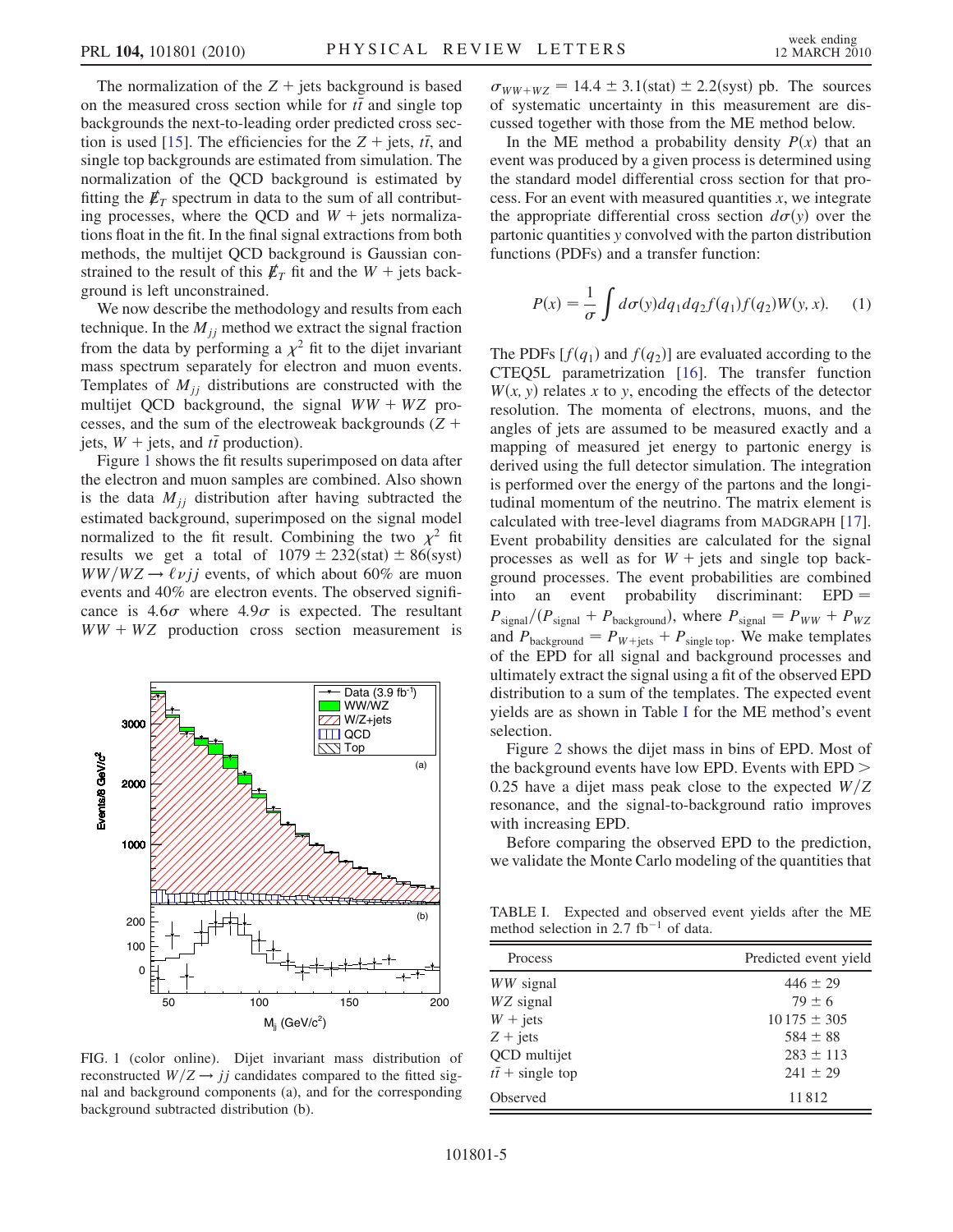<span id="page-8-0"></span>

FIG. 2 (color online).  $M_{ij}$  for events with (a) EPD < 0.25, (b)  $0.25 < EPD < 0.5$ , (c)  $0.5 < EPD < 0.75$ , and (d) EPD  $> 0.75$ .

enter the matrix-element calculation. We compare the observed distributions to the predicted ones in control regions with very little signal and also in the signal-rich region. The different regions are chosen according to the invariant mass of the two-jet system  $(M_{ij})$ : the signal-rich region has  $55 \leq M_{ij} \leq 120$  GeV and the control regions cover the rest of the  $M_{ij}$  range. We also check the modeling of the properties (mass,  $p_T$ , and  $\eta$ ) of the leptonic W boson and the hadronic W or Z boson candidate. All of these quantities are well described by the simulation for our event selection. There is a small discrepancy in the description of  $M_{ij}$  in the control regions, as is visible in the low-EPD region of Fig. [2.](#page-8-0) Associated with this discrepancy we assign a systematic mismodeling uncertainty which is derived in the control regions and extrapolated through the signal region. This uncertainty has a negligible effect on the results, because most background events lie in the first few bins of the EPD distribution. Small changes in modeling of those background events do not change the shape of the EPD.

The observed and predicted EPDs are shown in Fig. [3.](#page-8-1) We use a binned-likelihood fit of the observed EPD to a sum of templates, testing both a background-only hypothesis and a signal-plus-background  $(s + b)$  hypothesis. Systematic uncertainties, discussed further below, are included in the fit as constrained parameters. We perform pseudoexperiments to calculate the probability  $(p)$ value) that the background-only discriminant fluctuates up to the observed result (observed  $p$  value) and up to the median expected  $s + b$  result (expected p value). We observe a p value of  $2.1 \times 10^{-7}$ , corresponding to a signal significance of  $5.4\sigma$ , where  $5.1\sigma$  is expected. The observed WW + WZ cross section is  $\sigma_{WW+WZ} = 17.7 \pm$  $3.1$ (stat)  $\pm 2.4$ (syst) pb.

We consider several sources of systematic uncertainty in both methods, taking into account their effect on both

<span id="page-8-1"></span>

FIG. 3 (color online). Observed EPD distribution superimposed on distribution expected from simulated processes.

the signal acceptance and the shape of the background and signal templates. The uncertainty on the normalization of the backgrounds is taken as part of the statistical uncertainty. In the  $M_{ij}$  method the largest systematic uncertainties are due to the modeling of the electroweak and QCD shapes, about 8% and 6%, respectively. In the ME method the uncertainty in the jet energy scale is the largest systematic uncertainty, at about 10%, which includes contributions both from the signal acceptance and from the shapes of the signal templates. In the  $M_{ij}$  method this uncertainty is about 6%. Both methods include an uncertainty of about 5% due to initial and final state radiation and a 6% uncertainty on the integrated luminosity. Smaller contributions arise from PDFs, jet energy resolution, the factorization and renormalization scales used in the  $W +$  jets simulation, and trigger and lepton identification efficiencies.

One measure of how the two methods are correlated is the expected overlap of  $WW + WZ$  signal. Accounting for the different integrated luminosities used, 15% of the signal in the  $M_{ij}$  analysis is common to that in the EPD analysis. Conversely, 29% of the signal in the EPD analysis is common to that in the  $M_{ij}$  analysis. This corresponds to a statistical correlation of about 21%. If we assume the systematic uncertainties are 100% correlated, then the total correlation between the two analyses is 49%, leading to a combined [\[18\]](#page-10-7) result of  $\sigma_{WW+WZ} = 16.0 \pm 3.3$  (stat + syst) pb. Because the total uncertainties on the two input measurements are similar, the combined central value does not depend significantly on the correlation assumed. The total uncertainty in the combined result increases with increasing correlation and we quote the value assuming maximum possible correlation. The signal overlap with the CDF WW + WZ + ZZ observation in the  $E_T$  + jets channel [[7\]](#page-9-36) is also studied. While that analysis requires much larger  $\not{E}_T$ , it does not veto events with identified leptons. We found that about 15% of the  $WW + WZ$  signal from the  $\not{\!\mathbb{E}}_T$  + jets analysis appears in the analyses presented here.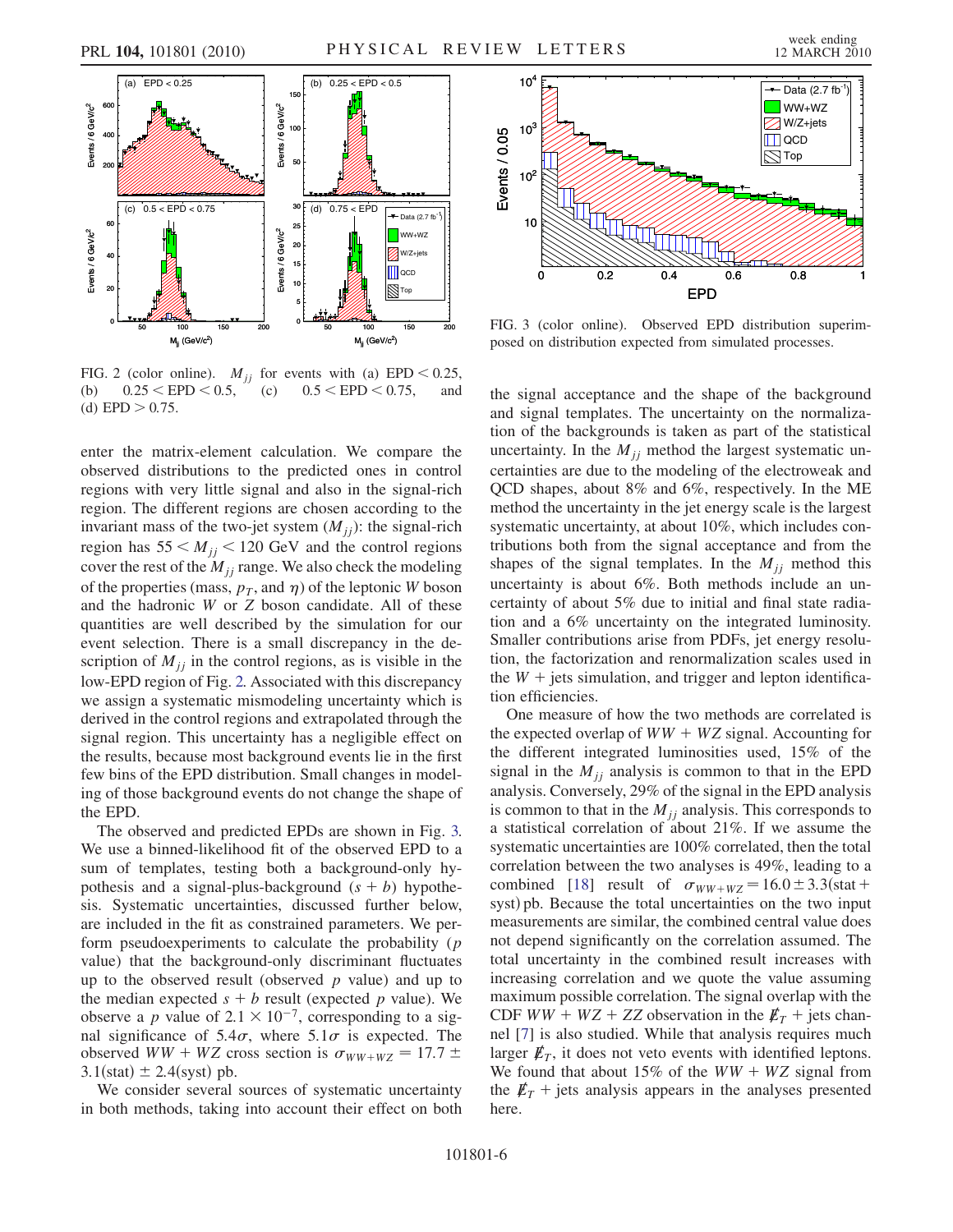In summary, we observe  $WW + WZ$  production in the lepton plus jets plus  $E_T$  final state. We perform two searches: one seeking a resonance on top of a smoothly falling dijet mass distribution, and another building a discriminant using a matrix-element technique. The combined  $WW + WZ$  cross section from these two methods is measured to be  $\sigma_{WW+WZ} = 16.0 \pm 3.3$ (stat + syst) pb, in good agreement with the prediction of  $16.1 \pm 0.9$  pb [\[19\]](#page-10-8). Measurements of these diboson processes are tests of electroweak theory and a necessary step toward validating Higgs boson search techniques at the Tevatron.

We thank the Fermilab staff and the technical staffs of the participating institutions for their vital contributions. This work was supported by the U.S. Department of Energy and National Science Foundation; the Italian Istituto Nazionale di Fisica Nucleare; the Ministry of Education, Culture, Sports, Science and Technology of Japan; the Natural Sciences and Engineering Research Council of Canada; the National Science Council of the Republic of China; the Swiss National Science Foundation; the A. P. Sloan Foundation; the Bundesministerium für Bildung und Forschung, Germany; the World Class University Program, the National Research Foundation of Korea; the Science and Technology Facilities Council and the Royal Society, United Kingdom; the Institut National de Physique Nucleaire et Physique des Particules/CNRS; the Russian Foundation for Basic Research; the Ministerio de Ciencia e Innovación, and Programa Consolider-Ingenio 2010, Spain; the Slovak R&D Agency; and the Academy of Finland.

<span id="page-9-20"></span><span id="page-9-2"></span>[a](#page-4-0) Deceased.

- <span id="page-9-25"></span>[b](#page-3-0)Visitor from University of Massachusetts Amherst, Amherst, Massachusetts 01003, USA.
- <span id="page-9-10"></span>[c](#page-4-1) Visitor from Universiteit Antwerpen, B-2610 Antwerp, Belgium.
- <span id="page-9-29"></span>[d](#page-3-1) Visitor from University of Bristol, Bristol BS8 1TL, United Kingdom.
- <span id="page-9-15"></span>[e](#page-4-2) Visitor from Chinese Academy of Sciences, Beijing 100864, China.
- <span id="page-9-7"></span>[f](#page-3-2) Visitor from Istituto Nazionale di Fisica Nucleare, Sezione di Cagliari, 09042 Monserrato (Cagliari), Italy.
- <span id="page-9-19"></span>[g](#page-3-3) Visitor from University of California Irvine, Irvine, CA 92697, USA.
- <span id="page-9-24"></span>[h](#page-3-4) Visitor from University of California Santa Cruz, Santa Cruz, CA 95064, USA.
- <span id="page-9-22"></span>[i](#page-4-3) Visitor from Cornell University, Ithaca, NY 14853, USA.
- <span id="page-9-17"></span>[j](#page-4-4) Visitor from University of Cyprus, Nicosia CY-1678, Cyprus.
- <span id="page-9-16"></span>[k](#page-3-5) Visitor from University College Dublin, Dublin 4, Ireland.
- <span id="page-9-28"></span>[l](#page-3-6) Visitor from University of Edinburgh, Edinburgh EH9 3JZ, United Kingdom.
- [mV](#page-4-5)isitor from University of Fukui, Fukui City, Fukui Prefecture, Japan 910-0017.
- <span id="page-9-12"></span>[n](#page-3-7) Visitor from Kinki University, Higashi-Osaka City, Japan 577-8502.
- <span id="page-9-4"></span><sup>[o](#page-3-8)</sup>Visitor from Universidad Iberoamericana, Mexico D.F., Mexico.
- <span id="page-9-6"></span>[p](#page-3-9) Visitor from University of Iowa, Iowa City, IA 52242, USA.
- <span id="page-9-11"></span><sup>[q](#page-3-10)</sup>Visitor from Kansas State University, Manhattan, KS 66506, USA.
- <span id="page-9-5"></span>[r](#page-3-11) Visitor from Queen Mary, University of London, London, E1 4NS, United Kingdom.
- <span id="page-9-27"></span>[s](#page-4-6) Visitor from University of Manchester, Manchester M13 9PL, United Kingdom.
- <span id="page-9-9"></span>[t](#page-3-12) Visitor from Muons, Inc., Batavia, IL 60510, USA.
- <span id="page-9-23"></span><s[u](#page-4-7)p>u</sup>Visitor from Nagasaki Institute of Applied Science, Nagasaki, Japan.
- <span id="page-9-13"></span>[v](#page-3-13) Visitor from University of Notre Dame, Notre Dame, IN 46556, USA.
- <span id="page-9-0"></span>[wV](#page-3-14)isitor from University de Oviedo, E-33007 Oviedo, Spain.
- <span id="page-9-14"></span>[x](#page-3-15) Visitor from Texas Tech University, Lubbock, TX 79609, USA.
- <span id="page-9-3"></span>[y](#page-3-16) Visitor from IFIC(CSIC-Universitat de Valencia), 56071 Valencia, Spain.
- <span id="page-9-21"></span><sup>[z](#page-4-4)</sup>Visitor from Universidad Tecnica Federico Santa Maria, 110v Valparaiso, Chile.
- <span id="page-9-18"></span>[aaV](#page-3-4)isitor from University of Virginia, Charlottesville, VA 22906, USA.
- <span id="page-9-26"></span>[bbV](#page-4-8)isitor from Bergische Universität Wuppertal, 42097 Wuppertal, Germany.
- <span id="page-9-8"></span><span id="page-9-1"></span>[ccV](#page-3-17)isitor from Yarmouk University, Irbid 211-63, Jordan. <sup>dd</sup>On leave from J. Stefan Institute, Ljubljana, Slovenia.
- <span id="page-9-30"></span>[1] K. Hagiwara, S. Ishihara, R. Szalapski, and D. Zeppenfeld, Phys. Rev. D 48, 2182 (1993).
- <span id="page-9-31"></span>[2] D. Acosta et al. (CDF Collaboration), Phys. Rev. Lett. 94, 211801 (2005); A. Abulencia et al. (CDF Collaboration), ibid. 98, 161801 (2007); T. Aaltonen et al. (CDF Collaboration), ibid. 100, 201801 (2008).
- <span id="page-9-32"></span>[3] V. M. Abazov et al. (D0 Collaboration), Phys. Rev. Lett. 94, 151801 (2005); Phys. Rev. D 76, 111104 (2007).
- <span id="page-9-33"></span>[4] D. Acosta et al. (CDF Collaboration), Phys. Rev. D 71, 032001 (2005).
- <span id="page-9-34"></span>[5] V.M. Abazov et al. (D0 Collaboration), Phys. Rev. Lett. 102, 161801 (2009).
- <span id="page-9-35"></span>[6] T. Aaltonen et al. (CDF Collaboration), Phys. Rev. D 79, 112011 (2009).
- <span id="page-9-36"></span>[7] T. Aaltonen et al. (CDF Collaboration), Phys. Rev. Lett. 103, 091803 (2009).
- <span id="page-9-37"></span>[8] T. Aaltonen et al. (CDF Collaboration), Phys. Rev. Lett. 103, 101802 (2009).
- <span id="page-9-38"></span>[9] T. Aaltonen et al. (CDF Collaboration), Phys. Rev. Lett. 101, 252001 (2008); T. Aaltonen et al. (CDF Collaboration), Phys. Rev. Lett. 103, 092002 (2009).
- <span id="page-9-39"></span>[10] We use a cylindrical coordinate system with its origin in the center of the detector, where  $\theta$  and  $\phi$  are the polar and azimuthal angles, respectively, and pseudorapidity is  $\eta =$  $-\ln \tan(\theta/2)$ . The transverse momentum of a charged particle is  $p_T = p \sin \theta$ , where p is the momentum of the charged particle track. The transverse energy,  $E_T$  =  $E \sin\theta$ , is measured using the calorimeter. The missing  $E_T$